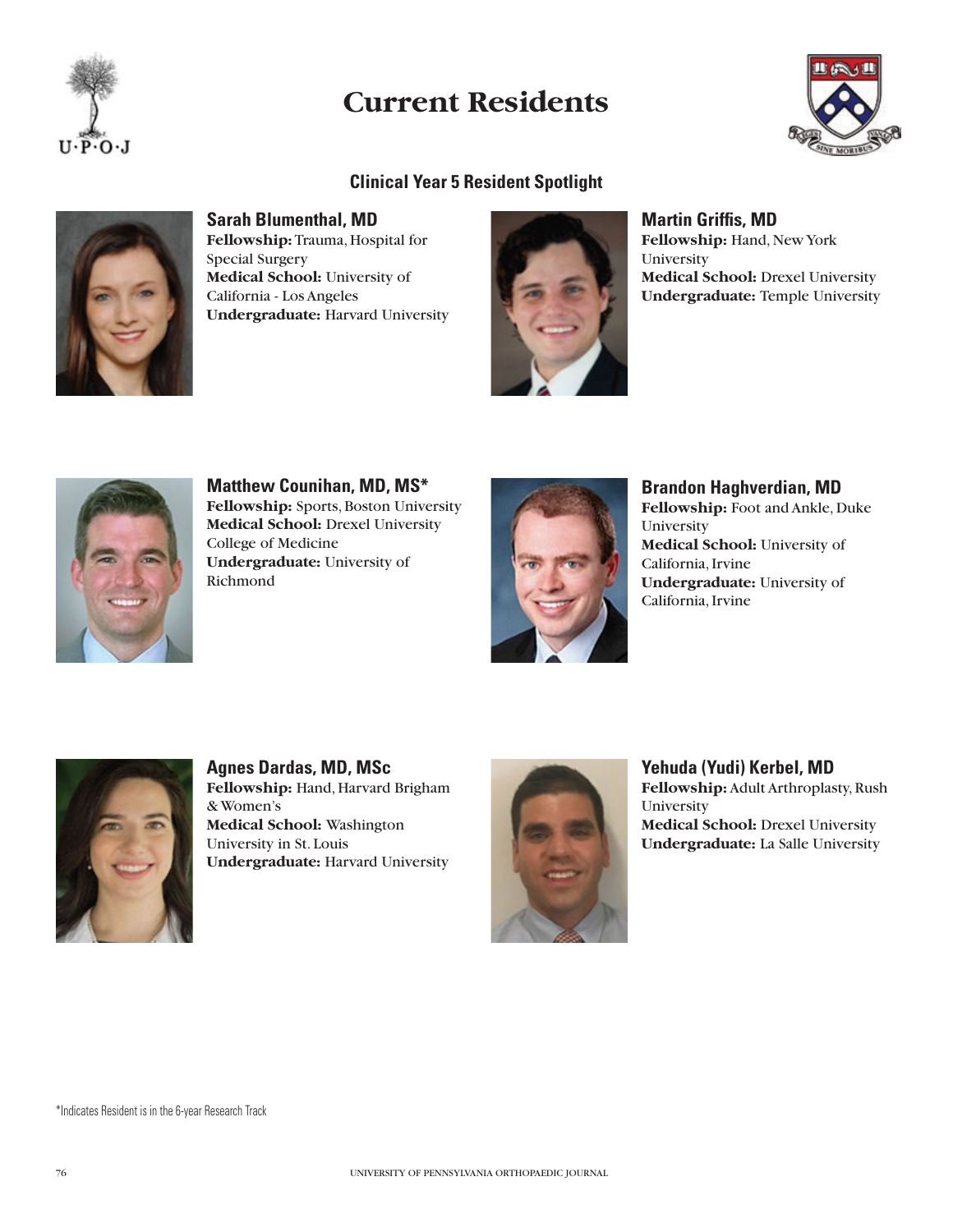

**Liane Miller, MD\* Fellowship:** Sports, University of Pittsburgh Medical Center **Medical School:** University of California, San Francisco **Undergraduate:** University of California, Santa Barbara



**Ivan Zapolsky, MD, MS Fellowship:** Spine, Mount Sinai **Medical School:** Tulane University **Undergraduate:** Tulane University



**Eric Pridgen, MD, PhD Fellowship:** Sports, Washington **University Medical School:** Stanford University **Undergraduate:** University of Delaware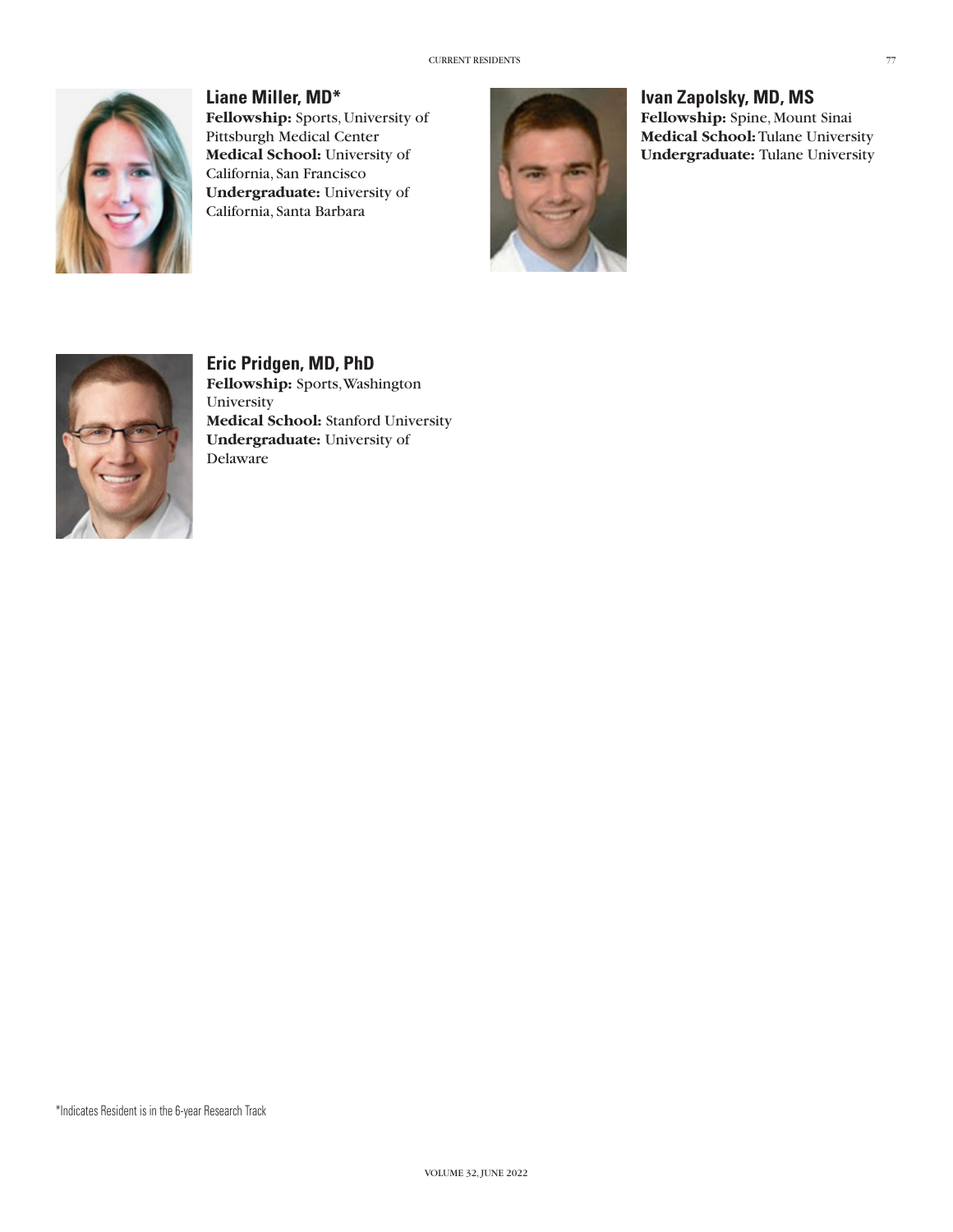# **Clinical Year 4 Residents**



*Undergraduate:*  Pomona College *Medical School:*  Emory University



**Lauren Boden, MD Kelsey Bonilla, MD\* Ryan DeAngelis, MD David Falk, MD** *Undergraduate:*  Rutgers University *Medical School:*  Perelman School of Medicine





*Undergraduate:* The College of New Jersey *Medical School:* Cooper Medical School of Rowan University



*Undergraduate:* University of Michigan *Medical School:* George Washington University



*Undergraduate:*  Harvard University *Medical School:*

Perelman School of Medicine at University of Pennsylvania



*Undergraduate:* University of CA - Davis *Medical School:* Weill Cornell



# **George Fryhofer, MD, MTR\* Joseph Koressel, MD Viviana Serra Lopez, MD, MS Gregory Minutillo, MD, MPH**

*Undergraduate:* Mass. Inst. of Technology *Medical School:* University of Puerto Rico



*Undergraduate:* James Madison University

> *Medical School:*  Tulane University



**Brian Perez, MD** *Undergraduate:*  Rutgers University

*Medical School:* Albert Einstein \*Indicates Resident is in the 6-year Research Track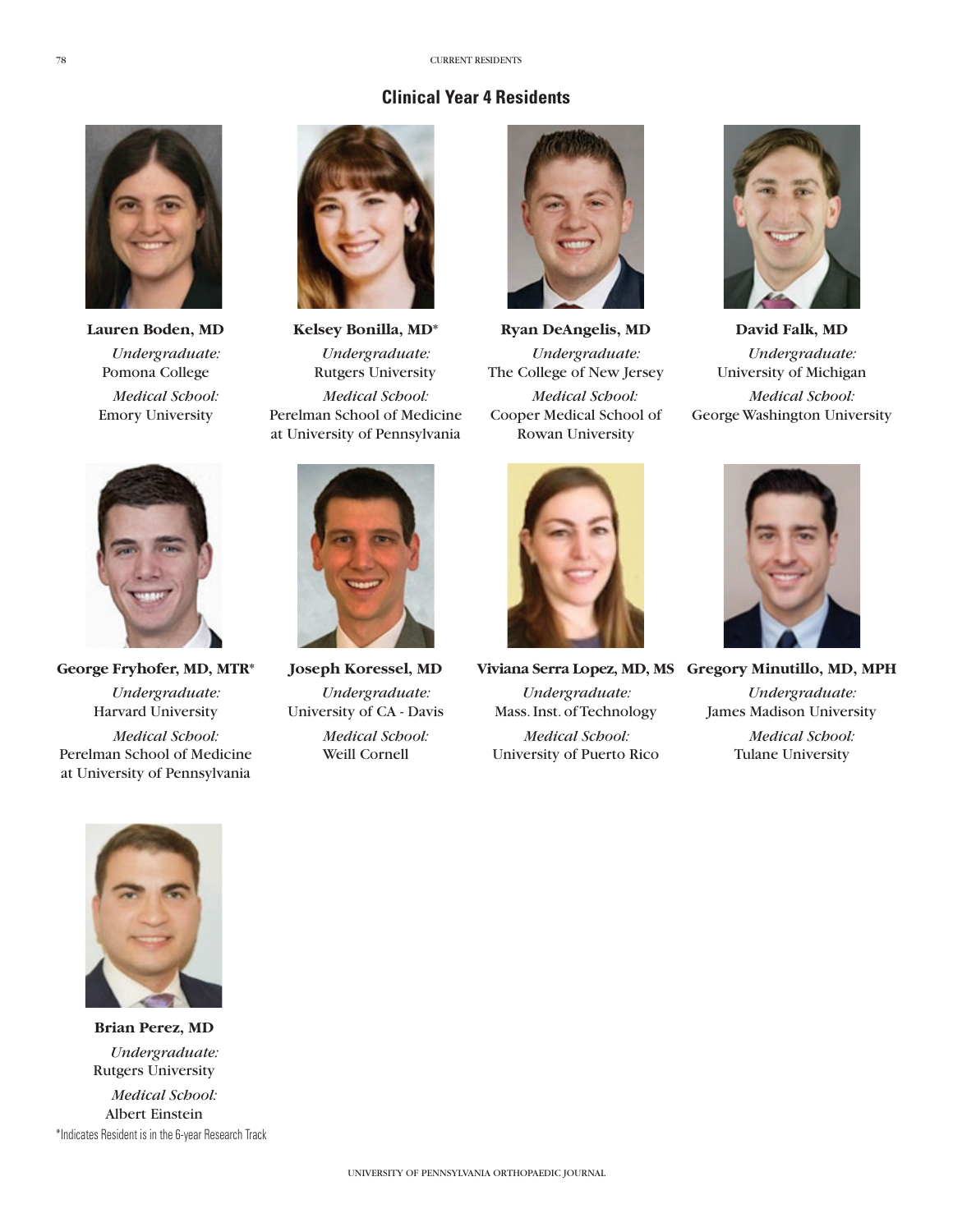## **Clinical Year 3 Residents**



*Undergraduate:*  Harvard University

*Medical School:*  Duke University



Matthew Stein, MD, MS\* Kelsey Young, MD Steven Zhang, MD *Undergraduate:*  Univ. of Maryland *Medical School:* Georgetown University



*Undergraduate:* George Washington University *Medical School:* George Washington **University** 



*Undergraduate:* Cornell University *Medical School:* Cornell University



**Stephen Barchick, MD Sachin Gupta, MD\* Joung (Richard) Kim, MD Charles Lucas Myerson, MD** *Undergraduate:* University of Rochester

*Medical School:* Icahn School of Medicine at Mount Sinai



*Undergraduate:* Cornell University *Medical School:* Stanford University



### **Research Year**



**Kendall Masada, MD\* Jordan Cohen, MD\*** *Undergraduate:*  University of Texas

*Medical School:* University of Texas Health Science Center



*Undergraduate:*  University of Maryland

*Medical School:* George Washington University



*Undergraduate*: University of Southern California *Medical School:* Tulane University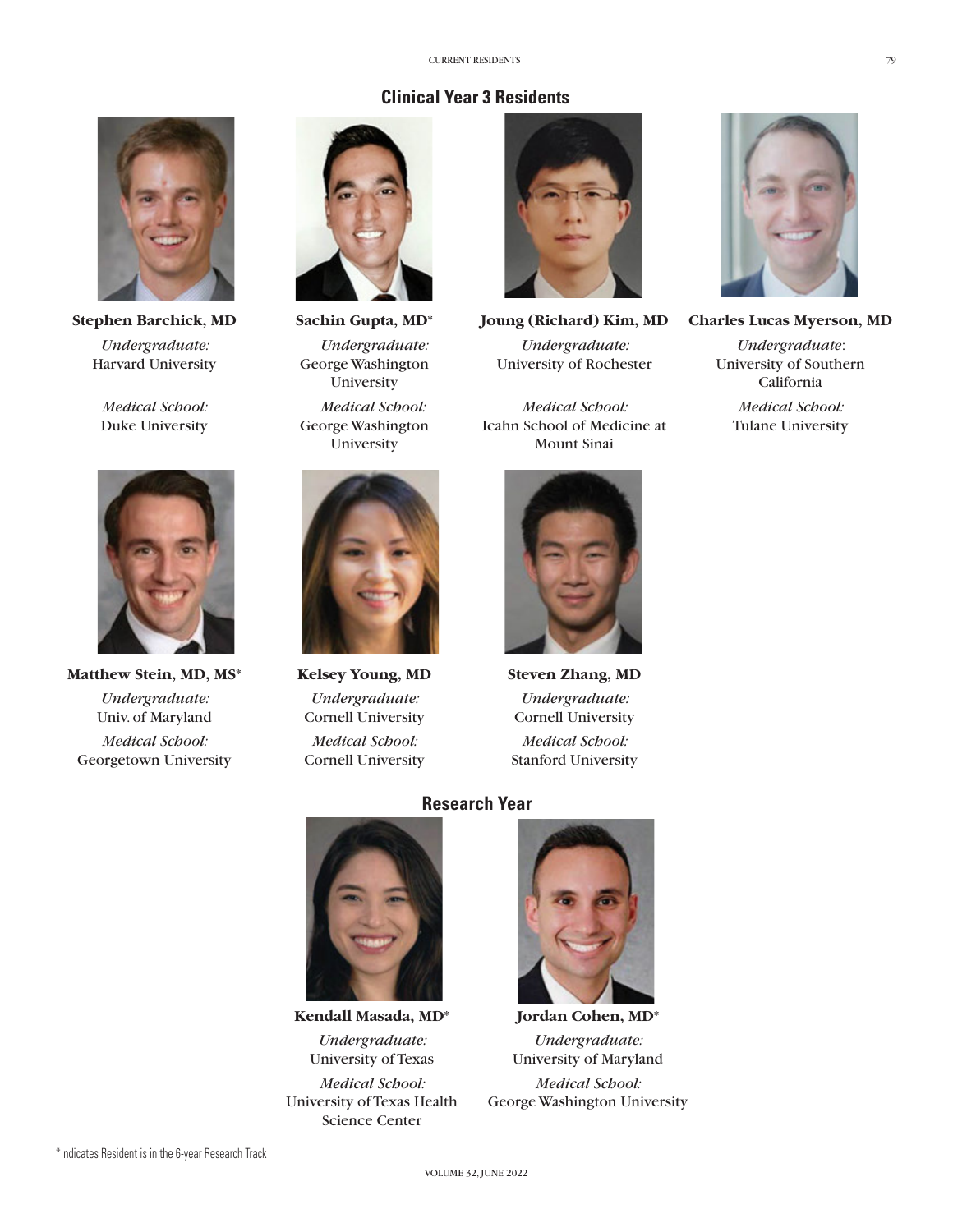# **Clinical Year 2 Residents**



*Undergraduate:*  University of Maryland

*Medical School:*  University of Maryland



Indiana University



*Undergraduate:* Morehouse School of Medicine *Medical School:* Virginia Polytechnic Institute and State University



*Undergraduate:*  Albany Medical College

*Medical School:* Boston University



**Mitchell Hallman, MD\* Cody Hansen, MD Brian Velasco, MD Dainn Woo, MD**

*Undergraduate*: Perelman School of Medicine at the University of Pennsylvania *Medical School:* Washington University



*Undergraduate:* University of California San Diego

*Medical School:*  University of Denver



*Undergraduate:* Geisinger Commonwealth School of Medicine

*Medical School:* Franklin & Marshall College



*Undergraduate:* New York University

*Medical School:* The City College of New York